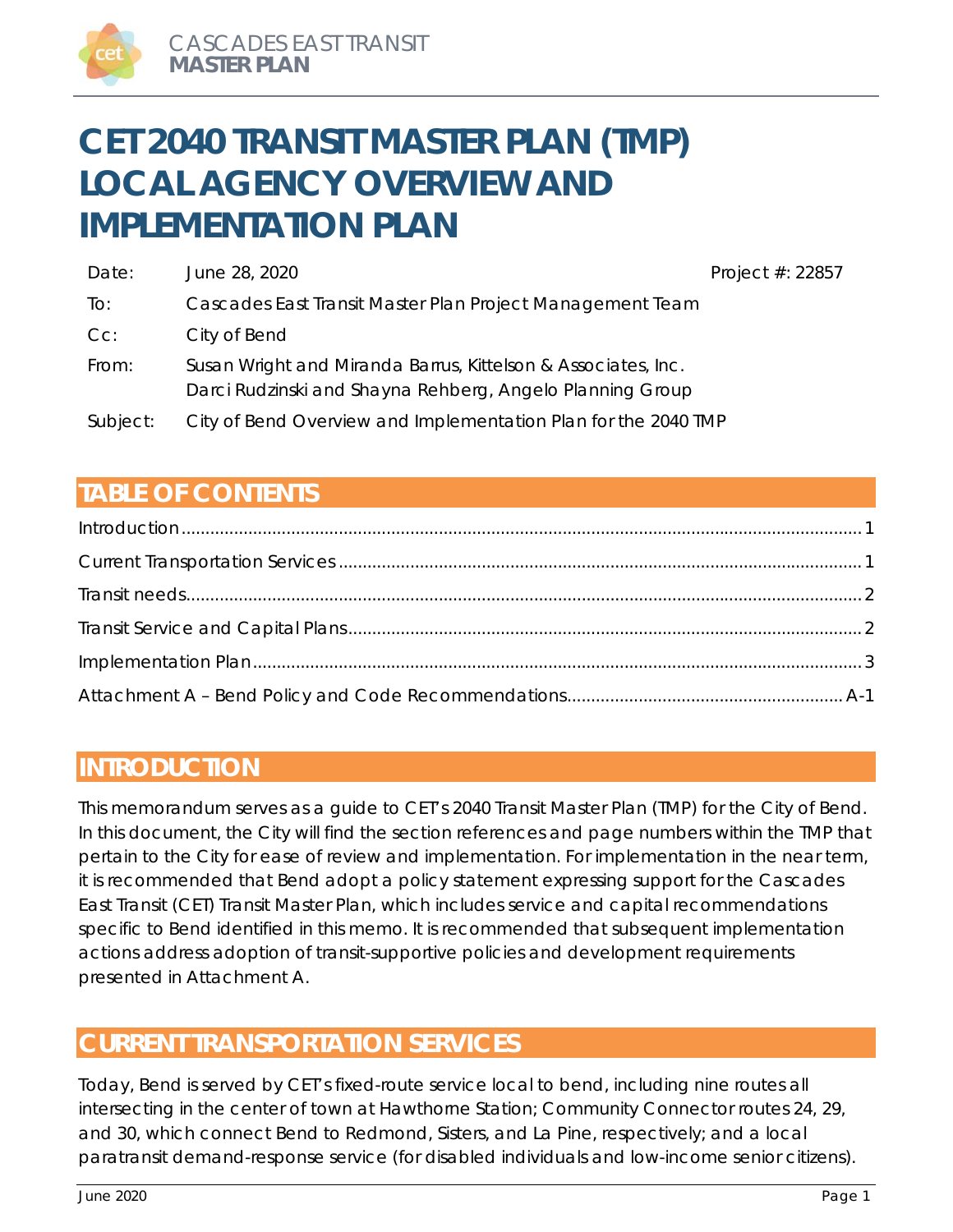Information on these existing services (e.g. key destinations, service boundaries, hours of service, ridership, and travel patterns) can be found in **Chapter 4, Section 2 on pages 23-29 and 33-35**.

### **TRANSIT NEEDS**

Transit service needs were identified through analysis and stakeholder engagement, including a project advisory committee made up of local community members and multiple outreach efforts including in-person open houses, online virtual workshops, and operator and rider surveys. A summary of the current needs for Bend include general services such as more frequent routes, more service coverage, early evening service, and limited Sunday service to the fixed-route system; increasing frequency of weekday trips (especially between Bend and Redmond) and adding Saturday service to the Community Connector routes; interlining Routes 24 and 26; allowing more paratransit rides per hour (through improved scheduling technology) to increase ridership and productivity; and additional local fixed-routes to underserved areas of Bend. More information on these current needs, as well as transit capital and transit program needs and needs based on population and employment densities, can be found in **Chapter 5, Section 1 on pages 55-61**.

Future transit needs were also identified for Bend including more direct connections to Old Mill and improved bus on-time arrival/reliability for the fixed-route system; early morning and afternoon service to the airport and a new Prineville-Redmond-Bend route for the Community Connector system; expanding Dial-A-Ride coverage to the County boundary; new Route 24 stops at the airport; a new transit hub in the Korpine area of Bend; infill of pedestrian and bicycle gaps to transit; mobility hubs of varying size and function scattered throughout Bend; transitioning from a hub-and-spoke fixed route system to a multi-centric system, including adding new fixed-routes, microtransit, and micromobility; and identifying which City streets should be planned as primary transit corridors to support existing and future transit service and infrastructure. Information on these future transit needs can be found in **Chapter 5, Section 2 on pages 62-64.**

## **TRANSIT SERVICE AND CAPITAL PLANS**

Transit services and capital investments for Bend were identified based on the needs assessment and alternatives analysis. Services include elements such as re-routing Community Connector Route 24 within Bend to provide more direct service, increasing service frequency along high-capacity corridors, adding evening trips to Community Connector routes, a new Route 29 stop at Cascade Village, service to Deschutes River Woods, Sunriver, RDM, and COCC, and a shopper/medical shuttle between Bend and Sisters and La Pine; routing modifications to the local fixed-route system (e.g. increased frequency, providing direct connections to downtown and the eastside, extending routes, etc.), new fixed-routes to northeast and southeast bend, and extended evening hours on fixed-routes. Information on these planned services can be found in **Chapter 8, Section 1 on pages 82-97.** Capital investments include up to four large mobility hubs (and sixteen smaller sites); enhanced transit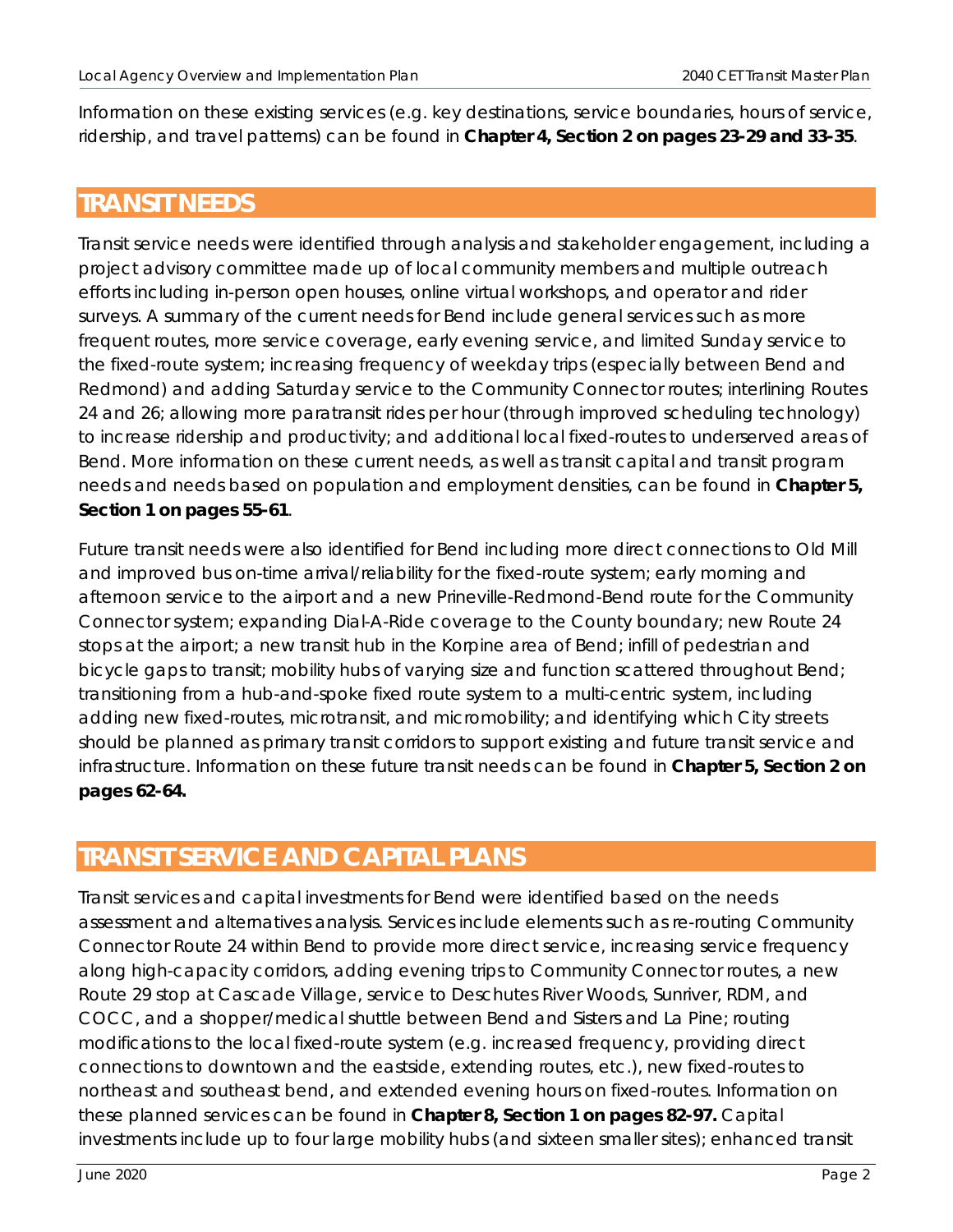stops on existing routes; improved walking and bike routes along and crossing roadways around bus stops; a facility for vehicle storage and maintenance operations, and transit signal priority for 3<sup>rd</sup> Street, US 97 BUS, Greenwood/Highway 20, Downtown, and 27<sup>th</sup> Street (when more services are introduced) through Bend. Information on these planned capital investments can be found in **Chapter 8, Section 2 on pages 101-105**.

# **IMPLEMENTATION PLAN**

A phased implementation plan of the planned transit services and capital investments was developed by community based on available and potential funding. Information on the transit service and capital implementation plans for the City can be found in **Chapter 9, Section 1 on pages 108-116**. The estimated costs and potential funding to implement the services planned for Bend can be found on **page 119**. To further assist in the TMP implementation, the recommendations for Bend to incorporate policies and development requirements supportive of transit and CET's 2040 Transit Master Plan into their comprehensive plan and development code can be found in **Chapter 9, Section 2 on pages 128-129**. Detailed recommendations on how the City can help implement the TMP through their comprehensive plan and development code are included in **Attachment A**.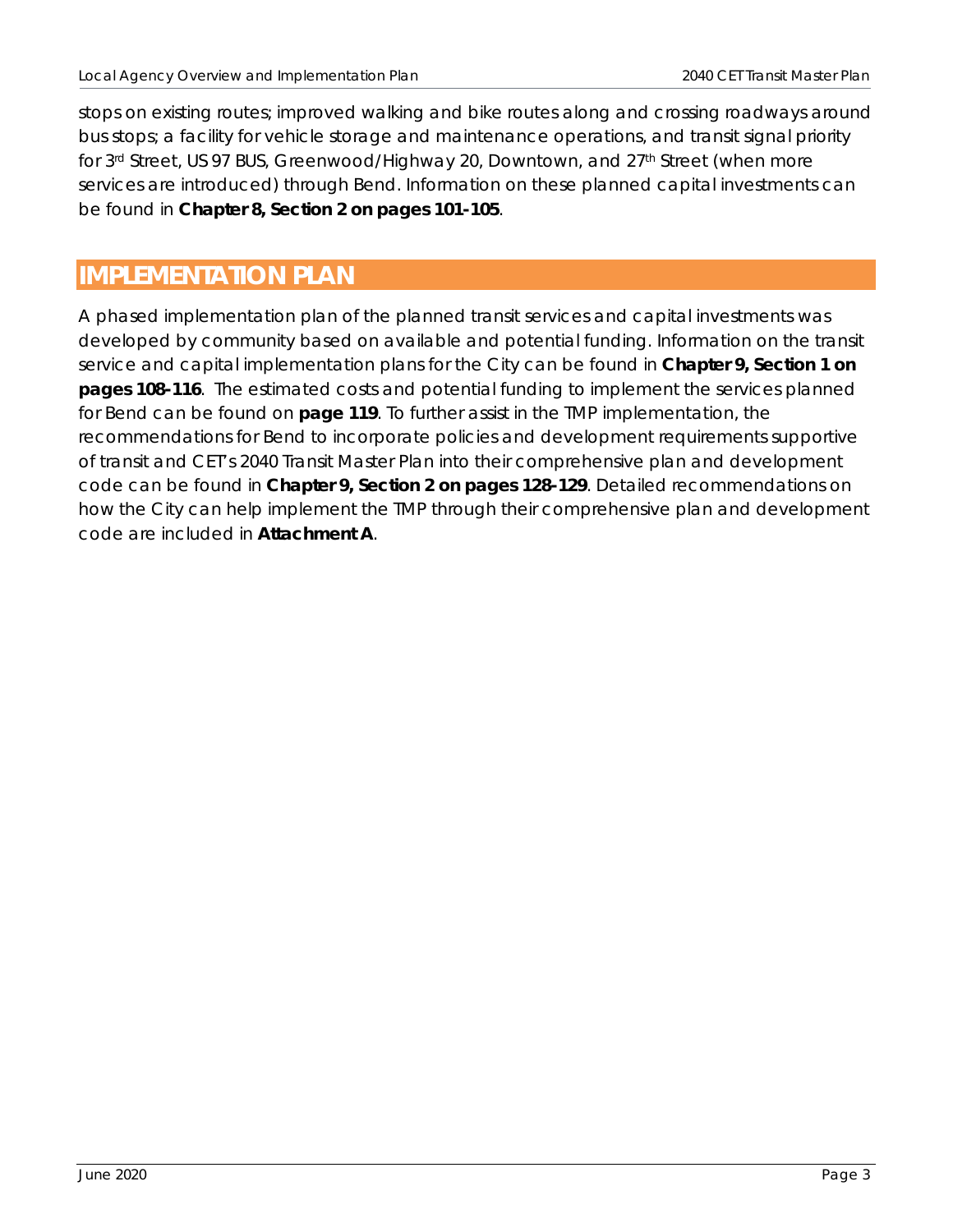# **ATTACHMENT A – BEND POLICY AND CODE RECOMMENDATIONS**

## **RECOMMENDATIONS OVERVIEW**

The following summarizes recommendations for the City of Bend to assist the City in implementing the Cascades East Transit (CET) Master Plan, including incorporating transit-supportive policy and development provisions in its Comprehensive Plan and Development Code.

To implement the CET Master Plan, it is recommended that the City consider the following adoption actions:

- **1. Comprehensive Plan**  The City should have policies in its adopted plans that support Master Plan recommendations. **Recommended transit-supportive policy statements** are addressed in the *Comprehensive Plan Integration* section. It is recommended that the City adopt new or updated transit policies as part of the transportation element of the Comprehensive Plan. This can be accomplished as an amendment to the adopted Comprehensive Plan document or through the Transportation System Plan update, as the transportation element of the Comprehensive Plan.
- **2. Development Code** Transit-supportive development requirements help further regional and local transit policy objectives and implement Master Plan recommendations. To assist Bend in implementing the CET Master Plan, the *Development Code Implementation* section summarizes **code amendment recommendations** for the City. Based on these recommendations and input from the City, specific development code language has been produced and is included in this memorandum.

The following sections provide more detail – including jurisdiction-specific guidance – related to transit-supportive policy and development code recommendations.

## **COMPREHENSIVE PLAN INTEGRATION**

Recommended transit-supportive policy statements should be reflected in the Bend Comprehensive Plan or Transportation System Plan, serving as part of an updated transit plan. Policy statements recommended for Bend echo the vision, goals, and objectives developed for CET early in this planning process. The Master Plan vision and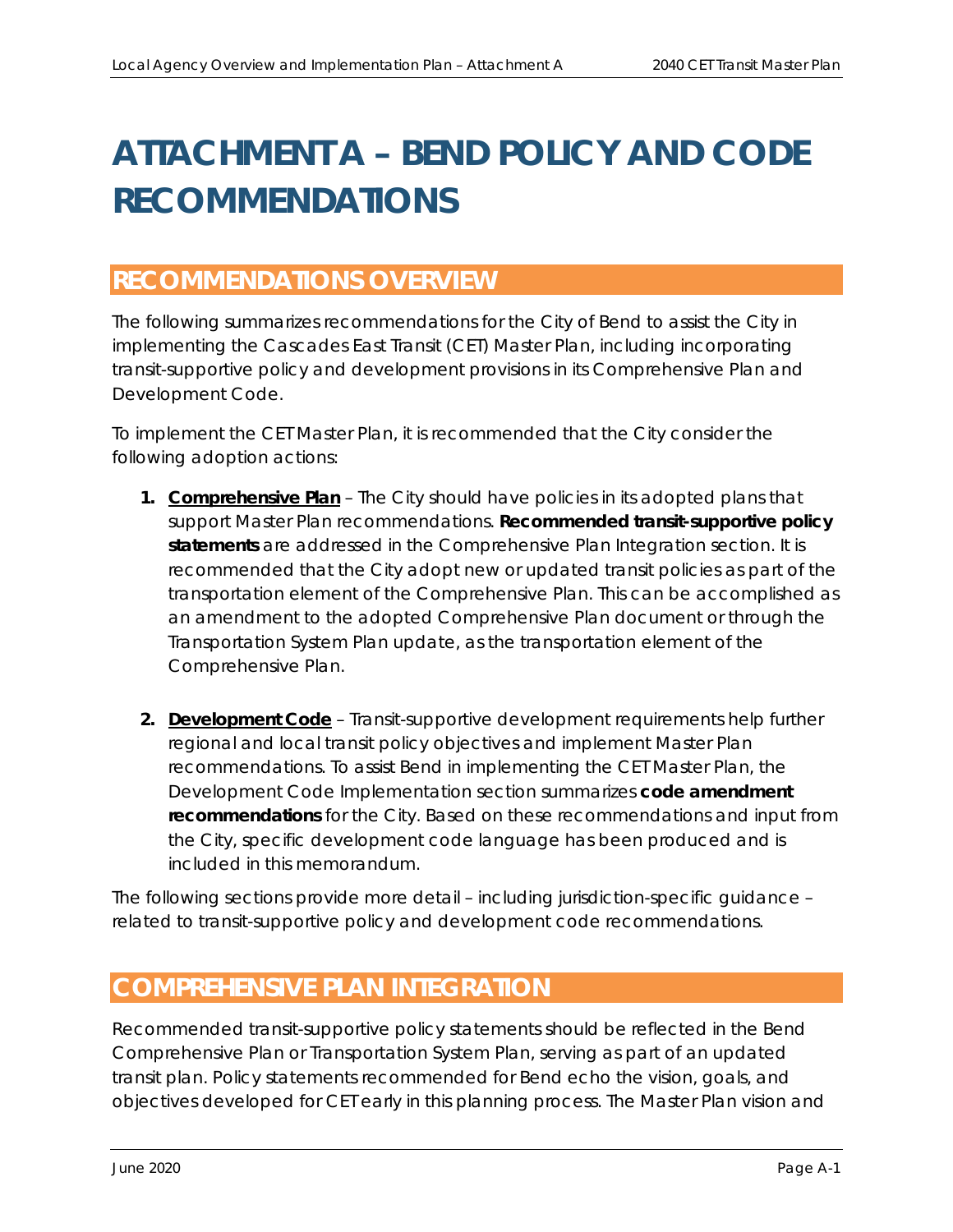proposed policy language for the city is presented below. It is recommended that Bend review its existing plan policies to assess if the vision and transit policies below are reflected or if policy enhancements could be made, using the language below as a guide.

VISION: Provide transit for all users that is safe, accessible, and efficient and that supports a balanced transportation network in our community, which is needed for mobility, equity, and economic growth.

- *1. The City will facilitate provision of transit service to its community members, with particular attention to members who may be "transit-dependent" due to factors such as age, income, or disabilities.*
- *2. The Cascades East Transit (CET) Master Plan provides policy and implementation direction for transit planning in jurisdictions within the district's service area, including route development, financing, and physical improvements necessary to maintain and improve public transit service for jurisdiction residents, businesses, institutions, and visitors.*
- *3. The City will continue to engage in long-range planning and implementation efforts led by CET.*
- *4. The City will invite transit service providers to participate in the development of long-range plans and review of land use applications that may have implications for transit service.*
- *5. The City will require development or will facilitate coordination between development and the transit service provider to provide transit-related improvements such as shelters and lighting to complement transit service and encourage higher levels of transit use. Transit stop improvements will be coordinated with the transit service provider and must be consistent with adopted transportation and transit plans.*
- *6. The City will support higher-density and mixed land use around transit stops and in transit corridors to make transit service more feasible and effective.*
- *7. The City will provide or will acquire through future development adopted transportation system-related improvements such as pedestrian and bicycle connections to transit stops, including ADA-accessible improvements, given nexus and proportionality can be demonstrated for private development.*
- *8. The City will support connections between transit and other transportation services and options.*
- *9. The City will support improved transit access to benefit public health, including providing access to active transportation options and health-supporting destinations such as health care, groceries, and recreation.*
- *10. The City will support strategies to reduce single-occupancy vehicle trips, greenhouse gas emissions, and other pollution.*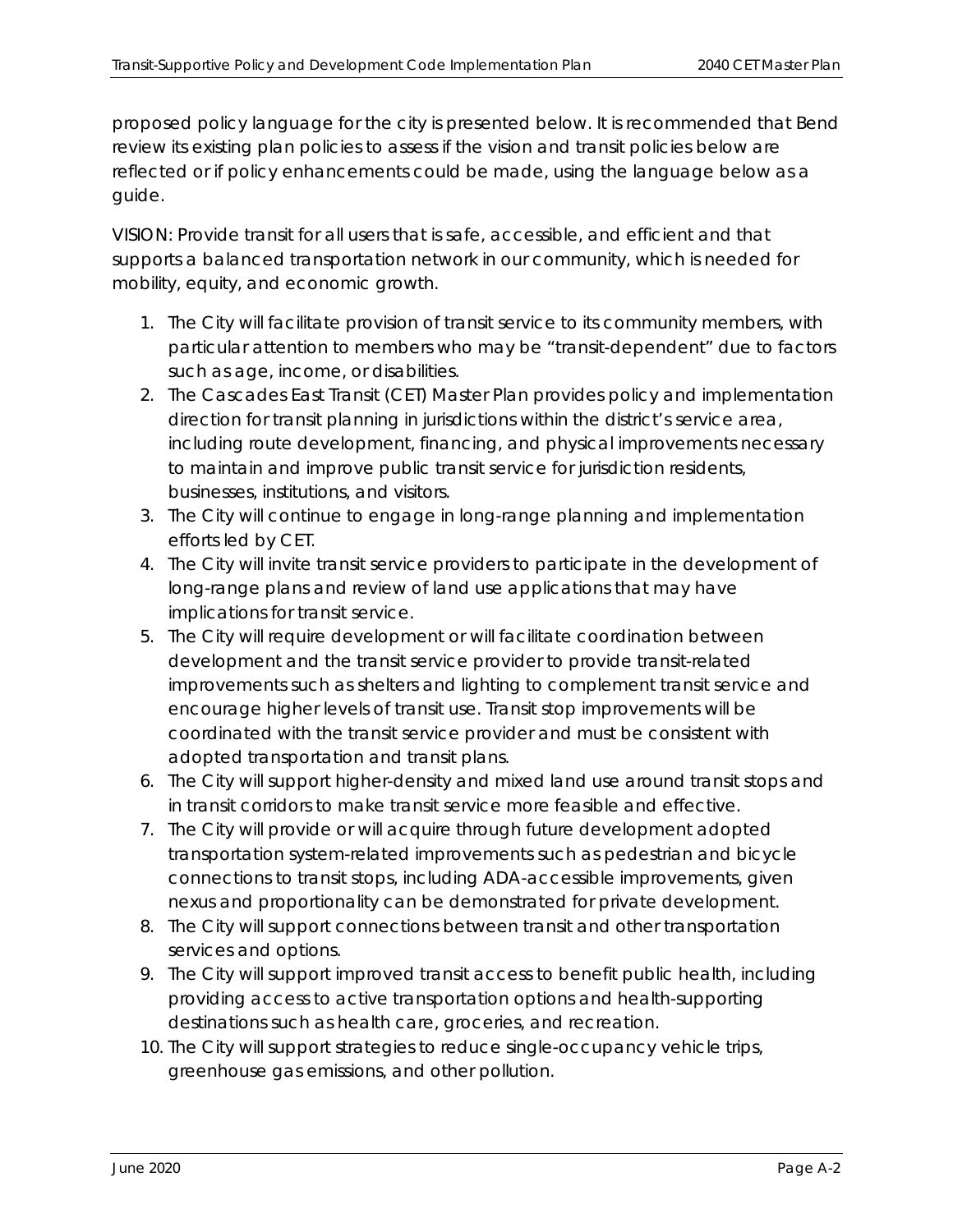## **DEVELOPMENT CODE IMPLEMENTATION**

The implementing development code recommendations reflect recommendations made in the Transit-Supportive Development Strategies Memorandum, found in the Transit Master Plan Technical Appendix. Transit-supportive development, or transitoriented development ("TOD"), strategies focus on code language that institutionalizes coordination between transit agencies and developers and supports transit- and pedestrian-oriented density and design. The TOD Memorandum code strategy recommendations were tailored to each jurisdiction based on jurisdiction size and preliminary transit service plan and transit capital plan recommendations.

Table 1 includes the list of code strategies and indicates whether they were considered recommended or optional for Bend and if the strategy is reflected in existing code requirements ("yes," "no," or "partial"). Implementing code recommendations initially made for Bend in the TOD Memorandum were refined after meeting with the City and reviewing the Bend Development Code (BDC).

Code language is provided following Table 1.

- For some strategies noted as recommended in the table and not reflected or only partially reflected in adopted code, proposed language is shown as "adoption-ready;" text that is recommended to be added is underlined and text that is recommended to be deleted is struck through.
- $\blacktriangleright$  In some cases, consultation with City staff indicated that a recommended strategy has not had sufficient community discussion to be ready for implementation. For these cases, specific code amendments are not suggested, but model code language<sup>1</sup> or other guidance is provided to assist the community in further policy conversations. Model code language is provided in *italics* as an example of how the transit-supportive strategy could be implemented. Suggestions are also provided indicating where this model language could be integrated in the BDC.
- For each of the code strategies there are "notes" to provide further explanation and implementation guidance.

<sup>&</sup>lt;sup>1</sup> Model code language has been derived from a combination of State of Oregon Transportation & Growth Management Model Development Code for Small Cities, 3<sup>rd</sup> Edition; Oregon Transportation Planning Rule (OAR 660-012-0045(4)); local code examples; and code language developed for other transit plans in the state.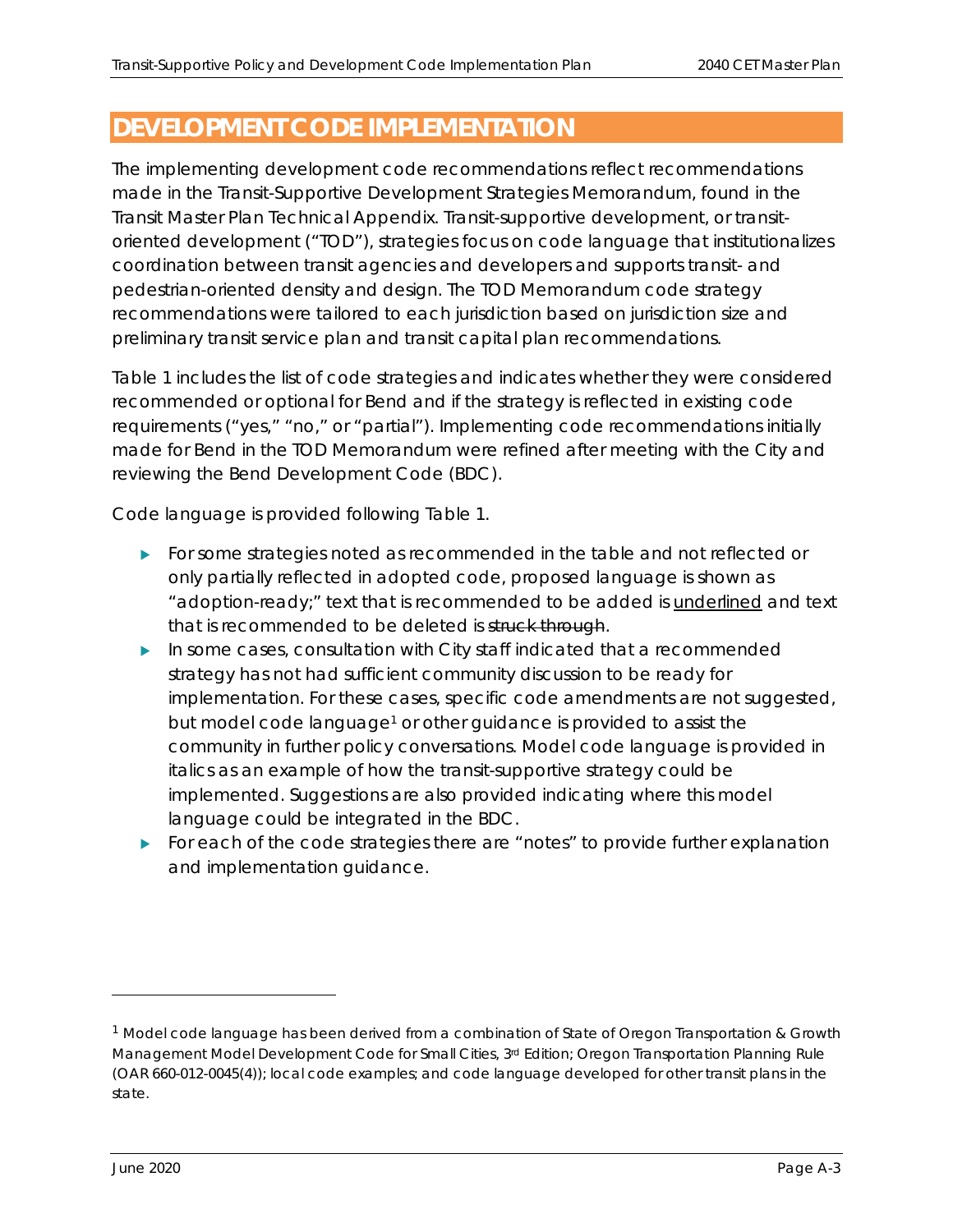|  | Table 1. Transit-Supportive Code Implementation Recommendations: Bend |
|--|-----------------------------------------------------------------------|
|  |                                                                       |

|                | <b>Transit-Supportive Code Strategies</b>       | Recommendation         | <b>Existing</b><br>Code | Adoption-<br><b>Ready Code</b><br>Language<br>Provided | <b>Model</b><br>Code Language<br>and/or Other<br>Guidance*<br><b>Provided</b> |
|----------------|-------------------------------------------------|------------------------|-------------------------|--------------------------------------------------------|-------------------------------------------------------------------------------|
| 1              | <b>Coordination with Transit Provider</b>       | Recommended            | Partial                 | $\checkmark$                                           |                                                                               |
| $\overline{2}$ | Transit Stop Access and Improvements            | Recommended            | Partial                 | $\checkmark$                                           |                                                                               |
| 3              | <b>Accessory Dwelling Units</b>                 | Recommended            | Yes                     |                                                        |                                                                               |
| 4              | Mixed Use                                       | Recommended            | Yes                     |                                                        |                                                                               |
| 5              | Major Trip Generator Uses                       | Recommended            | Yes                     |                                                        |                                                                               |
| 6              | Limit Auto-Oriented and Auto-Dependent Uses     | Partial<br>Recommended |                         |                                                        | ✓                                                                             |
| 7              | Limit Drive-Throughs                            |                        |                         |                                                        |                                                                               |
| 8              | <b>Residential Density</b>                      | Recommended            | Yes                     |                                                        |                                                                               |
| 9              | Min. FAR or Lot Coverage                        | Recommended            | Partial                 |                                                        |                                                                               |
| 10             | Max. Front Yard Setbacks                        |                        |                         |                                                        |                                                                               |
| 11             | Pedestrian Space in Front Setback               |                        | Yes                     |                                                        |                                                                               |
| 12             | Pedestrian Orientation (Basic)                  | Recommended            |                         |                                                        |                                                                               |
| 13             | Pedestrian Orientation (Enhanced)               |                        |                         |                                                        |                                                                               |
| 14             | Additional Height for Housing                   | Recommended            | Partial                 |                                                        | ✓                                                                             |
| 15             | <b>Block Length</b>                             | Recommended            | Yes                     |                                                        |                                                                               |
| 16             | Accessways Through Long Blocks                  | Recommended            | Yes                     |                                                        |                                                                               |
| 17             | No Vehicle Parking/Circulation in Front Setback | Recommended            | Partial                 | $\checkmark$                                           |                                                                               |
| 18             | Parking Maximums                                | Recommended            | Yes                     |                                                        |                                                                               |
| 19             | Parking Reductions for Transit                  | Recommended            | Yes                     |                                                        |                                                                               |
| 20             | Landscaping and Walkways in Parking Lots        | Recommended            | Partial                 |                                                        | $\checkmark$                                                                  |
| 21             | Preferential Parking for Ridesharing            | Recommended            | Partial                 | $\checkmark$                                           |                                                                               |
| 22             | Transit-Related Uses in Parking Lots            | Recommended            | Partial                 |                                                        | ✓                                                                             |
| 23             | <b>Bicycle Parking</b>                          | Recommended            | Partial                 |                                                        |                                                                               |
| 24             | Definitions of Transit-Related Terms            | Recommended            | Partial                 |                                                        |                                                                               |

*\* Guidance, at a minimum, consists of narrative direction and suggestions. In some cases, it also includes model language and direction about how model language could be implemented.*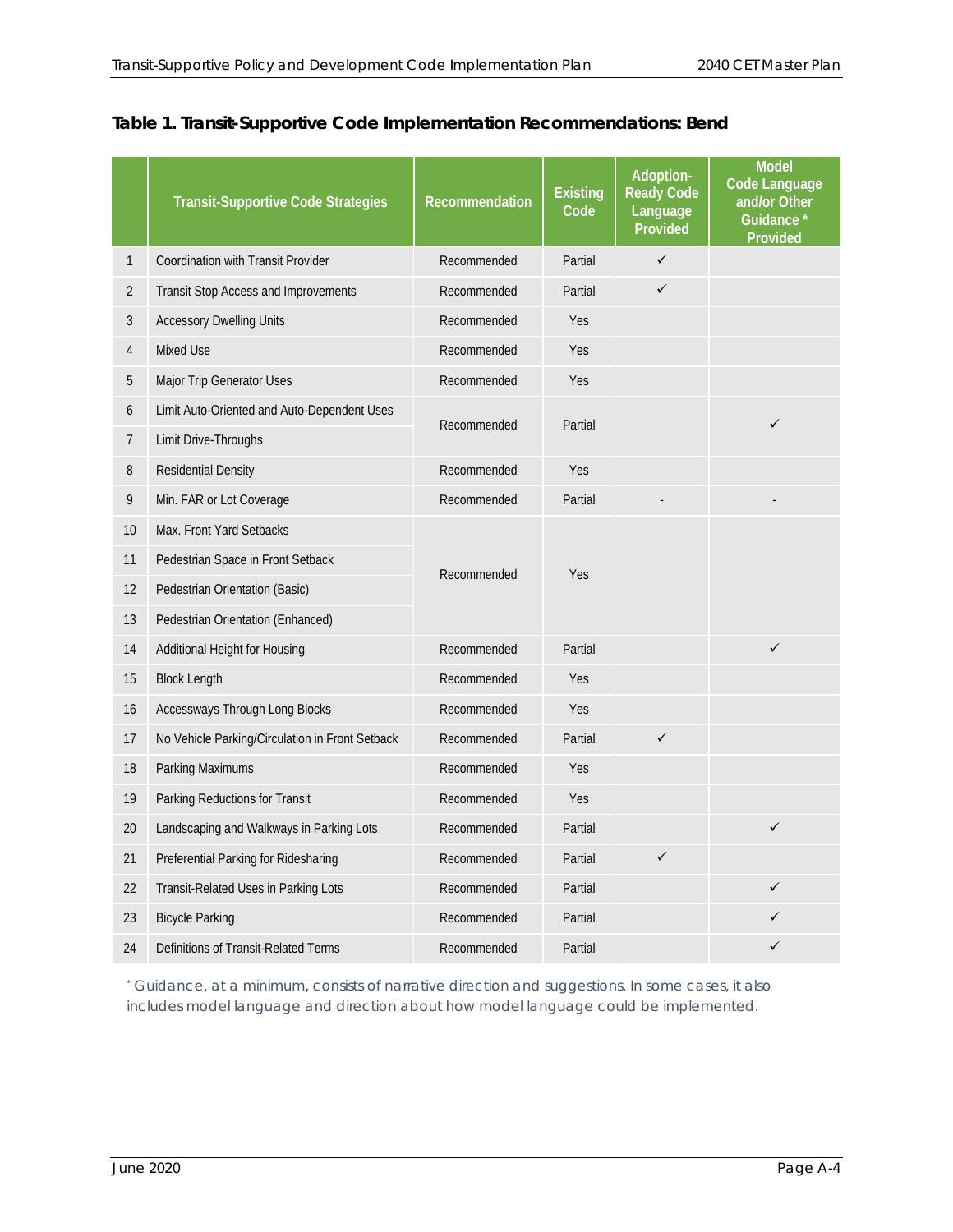#### **1. COORDINATION WITH TRANSIT PROVIDER**

Notes: Existing code language partially reflects this recommended code strategy. Section 4.1.245 (Notice to Public Agencies) specifies that notice of applications be provided to agencies such as Oregon Parks and Recreation Department but does not specify transportation and transit agencies. Therefore, it is recommended that these provisions be amended to, at a minimum, include a reference to CET.

#### **Recommended code amendment:**

4.1.245 Notice to Public Agencies.

In addition to any notice required by this code, written notice shall be provided to public agencies as prescribed below.

[…]

C. Parks and Recreation Department. The City shall notify the Oregon Parks and Recreation Department (OPRD) in writing of any application for a proposed change, improvement, or activity within the one-fourth-mile boundary of either the Upper Deschutes Scenic Waterway or the Middle Deschutes Scenic Waterway. A landowner proposing a change, improvement, or activity within a State Scenic Waterway shall notify OPRD using the form provided by OPRD. The proposed change, improvement, or activity shall not be approved by the City unless either OPRD has given its written approval, or OPRD has not responded within one year from the date of notification. (See OAR 736-40)

D. Cascades East Transit. The City shall notify Cascades East Transit (CET) in writing of any application for proposed development that is served by or adjacent to an existing or planned transit route, according to the most recent data and mapping provided to the City by CET.

 $\overline{DE}$ . Other Agencies. The City shall notify other public agencies, as appropriate, that have statutory or administrative rule authority to review or issue State permits associated with local development applications.

#### **2. TRANSIT STOP ACCESS AND IMPROVEMENTS**

Notes: Adopted code partially reflects this recommended transit-supportive code strategy in a number of provisions.

 Chapter 4.5 (Master Planning) requires that transit routes and facilities be shown in the conceptual site plan.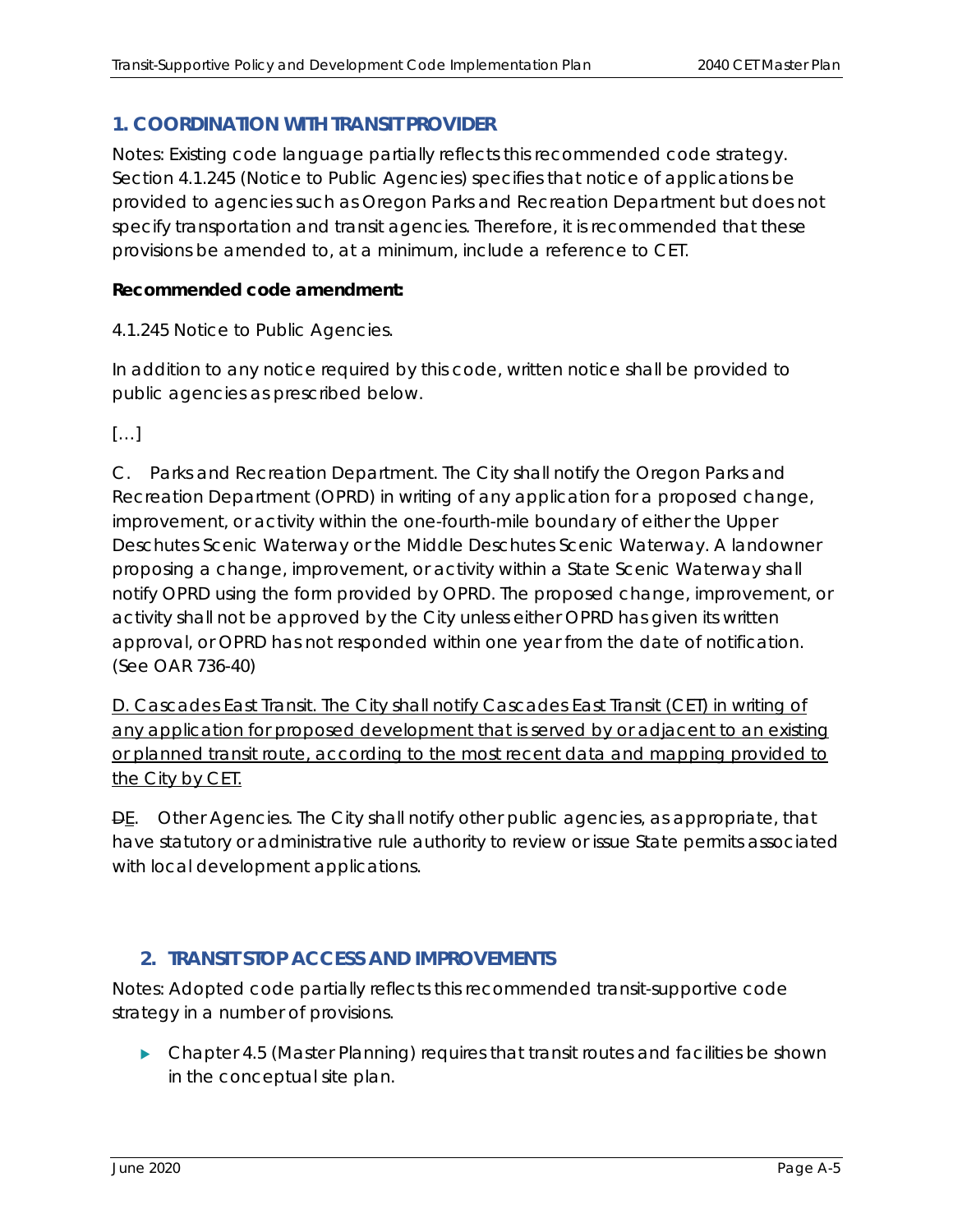- **Transportation Facilities Report requirements in Chapter 4.7 (Transportation** Analysis) include an evaluation of existing and planned transit facilities.
- **Transportation Impact Analysis criteria (Section 4.7.500) include safe and** accessible connections to transit facilities.
- Parking reductions for industrial, commercial, or office uses that are not part of a Transportation and Parking Demand Management (TPDM) plan are allowed when a transit stop and related amenities, approved by the local transit authority, are provided (Section 3.3.300(D)(1)(b)).
- Pedestrian access and circulation standards in Section 3.1.300 require connections between primary building entrances and the abutting street.

It is recommended that a new code section be added to clearly establish requirements for the provision of transit stops and access to them, thereby building on existing code provisions cited above.

#### **Recommended code amendment:**

Chapter 3.5 (Other Design Standards)

- 3.5.100 Density Transfers.
- 3.5.200 Outdoor Lighting Standards.
- 3.5.400 Solar Standards.
- 3.5.500 Solar Access Permits.

#### 3.5.600 Transit Access and Transit Stop Improvements

Proposed retail, office, industrial, and institutional developments located on the same site as, or adjacent to, an existing or planned transit stop (as designated in an adopted transportation or transit plan) shall provide the following transit access and supportive improvements in coordination with the transit service provider:

1. Reasonably direct pedestrian connections between the transit stop and primary entrances of the buildings on site. For the purpose of this Section, "reasonably direct" means a route that does not deviate unnecessarily from a straight line or a route that does not involve a significant amount of out-of-direction travel for users.

2. The primary entrance of the building that is closest to the street where the transit stop is located is oriented to that street.

3. A transit passenger landing pad that is ADA-accessible.

4. An easement or dedication for a passenger shelter or bench if such an improvement is identified in an adopted plan.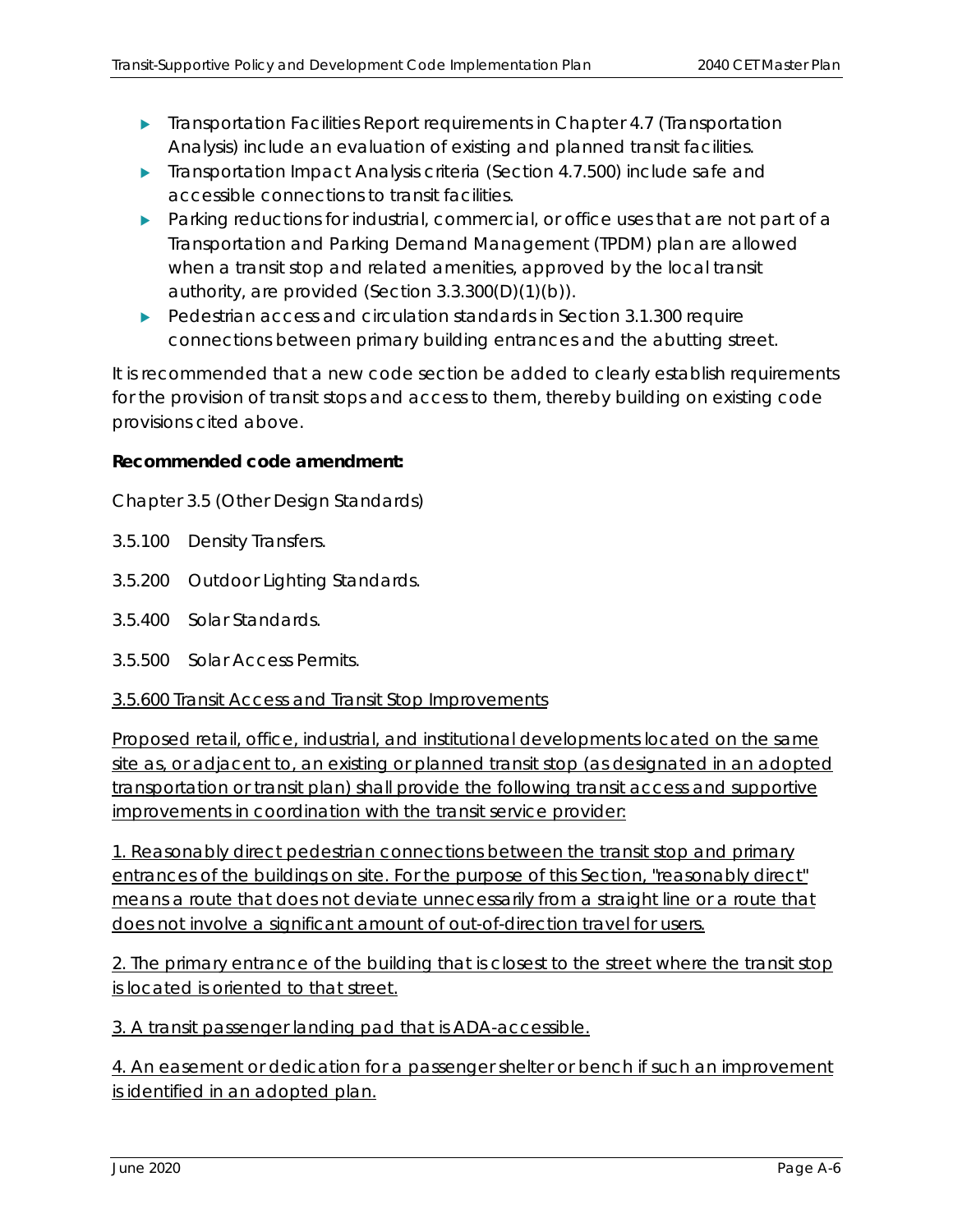#### 5. Lighting at the transit stop.

#### 6. Other improvements identified in an adopted plan.

#### **3. ACCESSORY DWELLING UNITS**

Notes: Existing code reflects this recommended strategy. Accessory Dwelling Units (ADUs) are already widely permitted in residential zones (Section 2.1.200). Chapter 3.6 includes ADU-specific standards. Therefore, no additional code language is needed or recommended.

#### **4. MIXED USES**

Notes: Existing zoning reflects this recommended transit-supportive strategy. Mixed-use zoning districts are established along significant parts of the Primary Transit Corridors in Bend. Therefore, no additional code language is needed or recommended.

#### **5. MAJOR TRIP GENERATOR USES**

Notes: Existing zoning reflects this recommended strategy. Through the Transit Master Plan process, transit corridors and hubs have been located so as to serve existing and planned major trip-generating uses. No additional provisions for major trip generators were identified as needed.

#### **6. LIMIT AUTO-ORIENTED AND AUTO-DEPENDENT USES**

#### **7. LIMIT DRIVE-THROUGHS**

Notes: Adopted code partially reflects this recommended strategy. Where autooriented and auto-dependent uses are permitted, additional standards apply "in order to control the scale and compatibility of those uses" pursuant to Sections 3.6.300(A) and (B). The mixed-use zoning districts located along Primary Transit Corridors shown in the Transit Master Plan generally limit auto-oriented and auto-dependent uses (Section 2.3.200). However, commercial parking lots are permitted outright or conditionally in mixed-use zoning districts, which does not support the desired pedestrian orientation along Primary Transit Corridors, particularly adjacent to transit stops. It is recommended that restrictions of stand-alone parking lots adjacent to existing or planned transit service be explored consistent with the guidance below.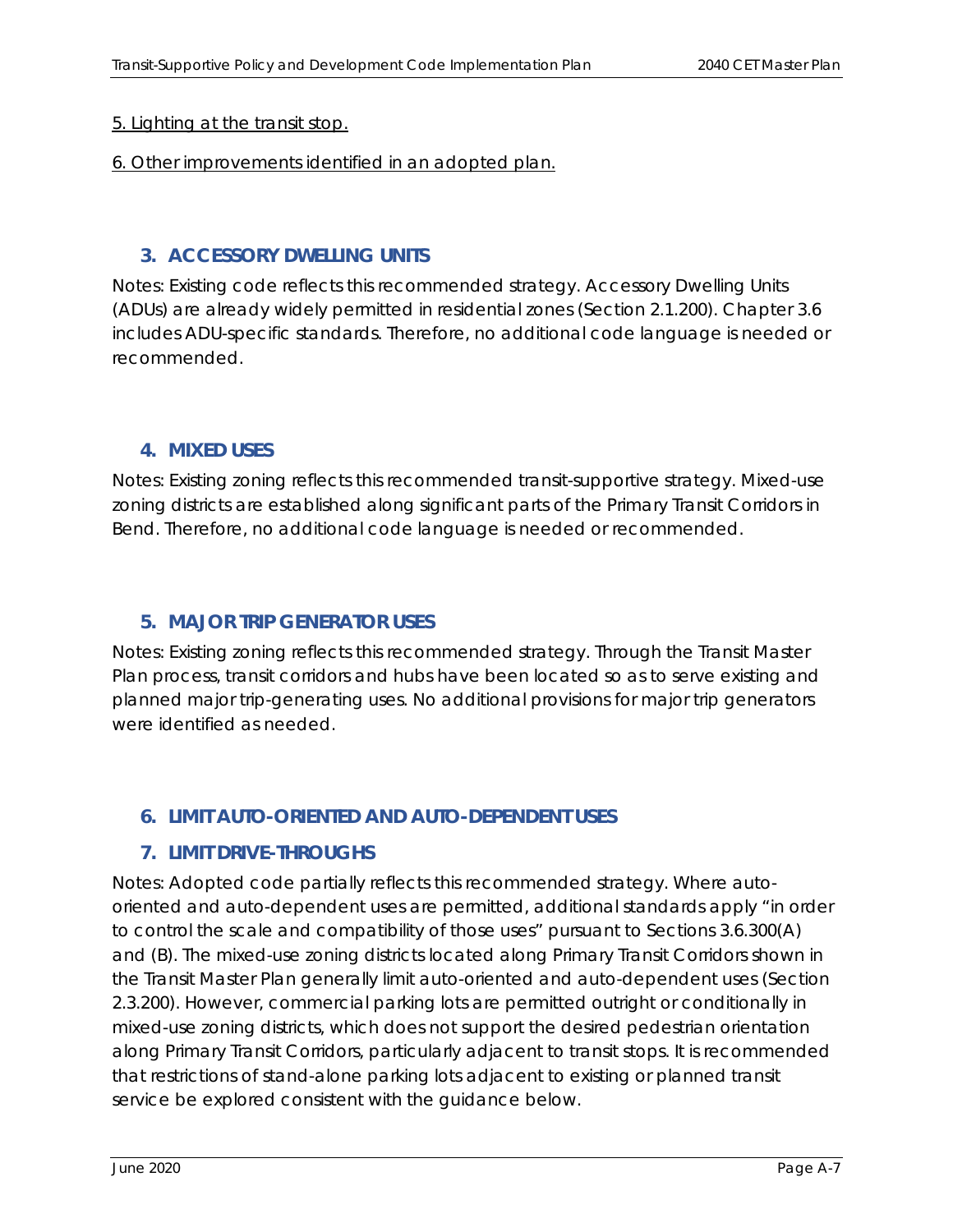#### **Guidance and model code language:**

Consider restricting stand-alone parking lots along the lines of the following model language:

*In the MU, MN, ME, and PO Zones, stand-alone commercial or public parking lots that provide required parking for an adjacent lot are prohibited in Primary Transit Corridors.* 

This language, or a modified version of it, could be added to Subsection (C)(3) following Table 2.3.200, which addresses commercial and public parking lots in mixeduse zones. Given feedback from City staff, it is understood that this potential code amendment warrants further community discussion before being formally proposed.

To the extent that the code amendment above is carried forward, the City should also consider corresponding language regarding restrictions of stand-alone parking lots in mixed-use zones in Primary Transit Corridors. This addition would be appropriate in the off-site parking provisions in Section 3.3.300(C)(3).

#### **8. MINIMUM RESIDENTIAL DENSITY**

Notes: The City currently has acceptable and flexible residential density requirements, notable particularly in recent code work done to address HB 3450 (Section 2.1.600). Density requirements in Section 2.3.300(C)(1), applicable to the mixed-use ME and PO zones, are tied to a development's proximity to transit (660 feet). Therefore, new or amended code language is not needed or recommended.

#### **9. MINIMUM FLOOR AREA RATIO (FAR) OR LOT COVERAGE**

Notes: Adopted code requirements partially reflect this recommended strategy. There are no maximum lot coverage restrictions for the mixed-use MU, MN, MR, and ME zones (Table 2.3.300) and a minimum 2:1 FAR is required in the Central Business (CB) Zone (Section 2.2.800(H)). Existing code language does not otherwise include requirements for minimum densities for non-residential development; however, staff do not see how these additional requirements would be appropriate or of significant benefit for development in the city. Therefore, new or amended code language is not recommended.

#### **10.MAXIMUM FRONT YARD SETBACKS**

**11.PEDESTRIAN SPACE IN FRONT SETBACK**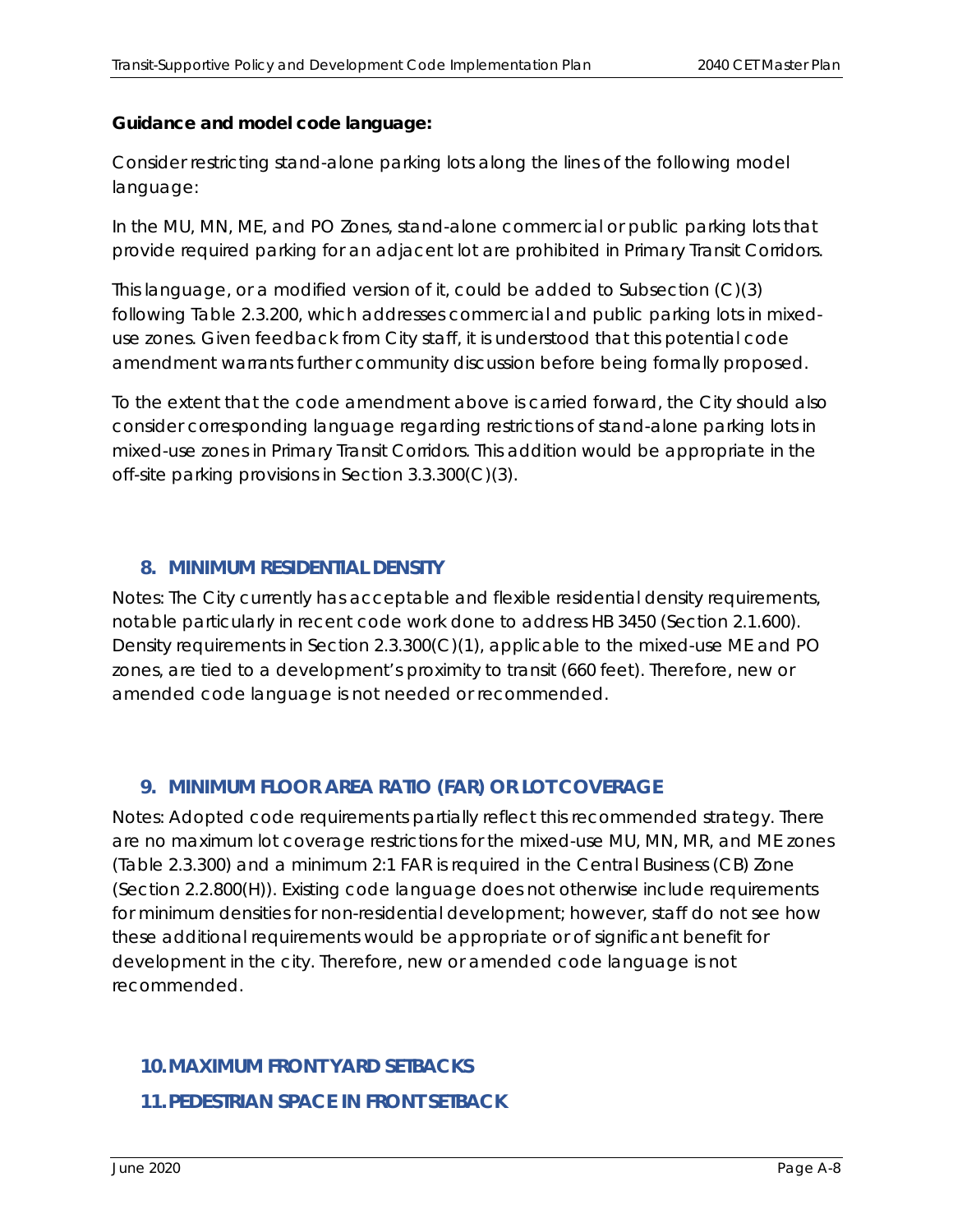#### **12.PEDESTRIAN ORIENTATION (BASIC)**

#### **13.PEDESTRIAN ORIENTATION (ENHANCED)**

Notes: Adopted code reflects these recommended strategies. Existing mixed-use zoning districts that are located along proposed primary transit corridors already include pedestrian-oriented requirements appropriate for Bend. In particular:

- ▶ Section 2.3.400 addresses pedestrian-oriented site layout and building orientation for mixed-use districts.
- Section 2.3.500 sets architectural standards for the MU and MN zones and apply to development in those zones in addition to commercial design review standards in Section 2.2.600(C).
- Also see Strategy #17 for a discussion of parking in front of buildings in the mixeduse ME and PO zones.

In addition to standards that apply to commercial development and mixed-use zones, there are pedestrian-oriented standards also established in the following code sections:

- **The Central Business zone presents highly pedestrian-oriented design review** standards in Section 2.2.800.
- Specific pedestrian amenities are required for commercial development over 10,000 square feet (Section 2.2.700).
- **Robust on-site pedestrian facilities are required for all development (except** single-family dwellings, duplex dwellings on their own lot or parcel, and shared courts) pursuant to Section 3.1.300(B).

Given these existing provisions, new or amended code language is not recommended.

#### **14.ADDITIONAL HEIGHT FOR HOUSING**

Notes: Adopted code language partially reflects this recommended strategy and the City staff expressed interest in more incentives for additional building height for housing in transit corridors. Code provisions in Section 2.3.300(B) allow height bonuses (10 feet) for vertical mixed use and affordable housing in mixed-use zones.

#### **Guidance:**

Where housing is permitted in mixed-use zones, consider extending existing height bonuses to attached townhomes, 2-and 3-family homes, and multi-family housing in or within 660' of Primary Transit Corridors.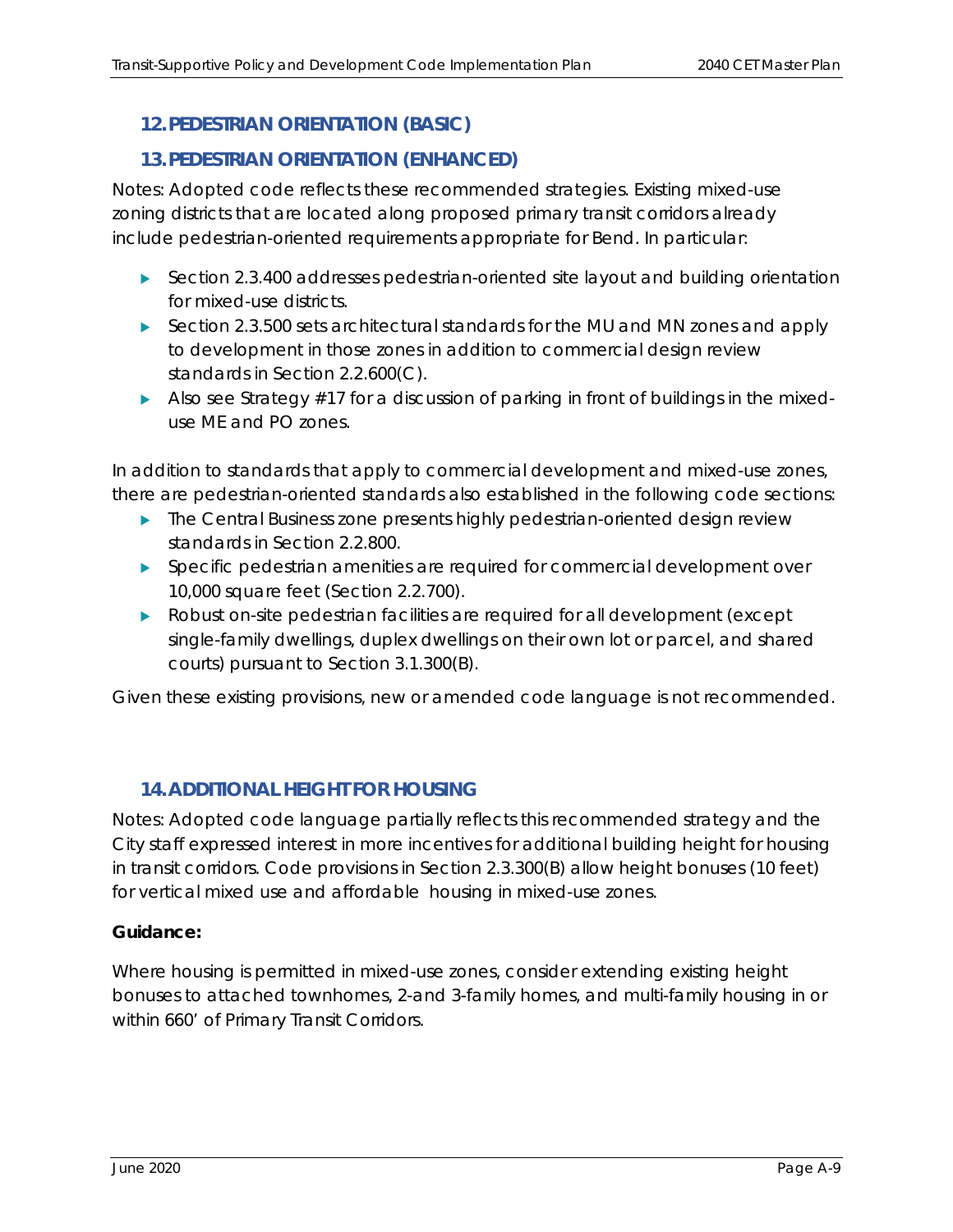#### **15.BLOCK LENGTH**

Notes: Adopted code addresses this recommended transit-supportive strategy. Existing maximum block length standards in Section 3.1.200(D) are not excessive and are consistent with the State's Model Development Code for Small Cities ("Model Code").2 Therefore, new or amended code language is not needed or recommended.

#### **16.ACCESSWAYS THROUGH LONG BLOCKS**

Notes: Adopted code reflects this recommended strategy. Pedestrian and bicycle connections are currently required through blocks that exceed maximum standards, pursuant to Section 3.1.300(C). Therefore, new or amended code language is not needed or recommended.

#### **17.NO VEHICLE PARKING/CIRCULATION IN FRONT SETBACK**

Notes: Existing requirements partially reflect this recommended code strategy. In some mixed-use zoning districts (the ME and PO zones), development is subject to a maximum front setback of 10 feet, where there is on-street parking along the frontage  $(Section 2.3.300(A)(1)(e))$ . However, up to an 80-foot maximum front setback is allowed when there is no on-street parking along the frontage. Similarly, parking and maneuvering areas are prohibited in between the building and the street in the ME and PO zones only where on-street parking exists or is permitted along the frontage (Section 2.3.400(B)(2)). It is recommended that a 10-foot maximum setback apply in transit corridors in all cases, which will also effectively prohibit parking and circulation between the building and the street in transit corridors.

#### **Recommended code amendment:**

2.3.300 Development Standards.

#### A. Setbacks.

- 1. Front Yard Setbacks.
	- e. Exceptions to Front Yard Setbacks.
		- i. In the ME and PO Zones, when the street fronting the development

<sup>&</sup>lt;sup>2</sup> State of Oregon Transportation and Growth Management Model Development Code for Small Cities, 3rd Edition: https://www.oregon.gov/lcd/TGM/Pages/Model-Code.aspx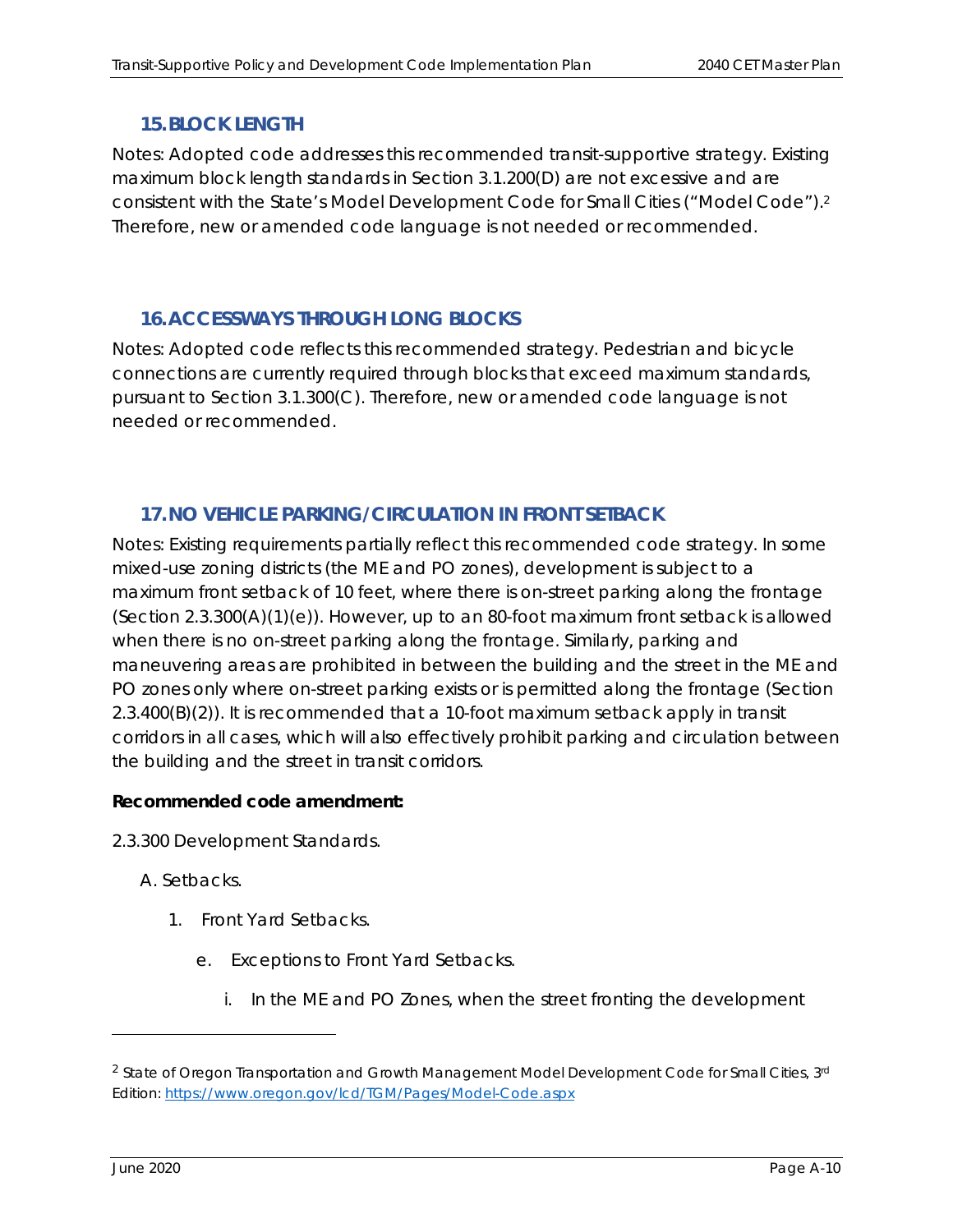does not allow on-street parking, the maximum front yard setback of 80 feet applies. When on-street parking is permitted on the street fronting the development, the maximum front yard setback is 10 feet. In Primary Transit Corridors, the maximum front yard setback is 10 feet. The setback does not vary based on whether on-street parking is permitted.

#### **18. PARKING MAXIMUMS**

Notes: Existing code establishes recommended parking maximums (Section 3.3.300(E)). Therefore, new or amended code language is not needed or recommended.

#### **19. PARKING REDUCTIONS FOR TRANSIT**

Notes: Adopted code reflects this recommended strategy. Section 3.3.300(D)(1) offers vehicle parking reductions based on the proximity to transit service (within 660 feet) or by providing transit stop improvements. For institutional and employment development that is subject to master planning and TPDM plan requirements, parking reductions are also available based on transit (Section 4.8.500(I)). Therefore, new or amended code language is not needed or recommended.

#### **20.LANDSCAPING AND WALKWAYS IN PARKING LOTS**

Notes: Adopted code largely reflects these recommended strategies.

#### **Landscaping**

Standards in Section 3.2.300(E)(2) and (3) establish minimum requirements for landscaping in and around the perimeter of parking lots. City staff requested an evaluation of the existing landscaping code. Using the State's Model Code, it was found to be largely consistent with those best practices, with small exceptions related to landscape island size and heights of perimeter hedges or walls.

#### Walkways

Section 3.1.300(B)(1) requires pedestrian connections between parking areas and building entrances. However, it is not specific about continued connections through parking areas to the sidewalk and street, effectively linking entrances to those places for pedestrians.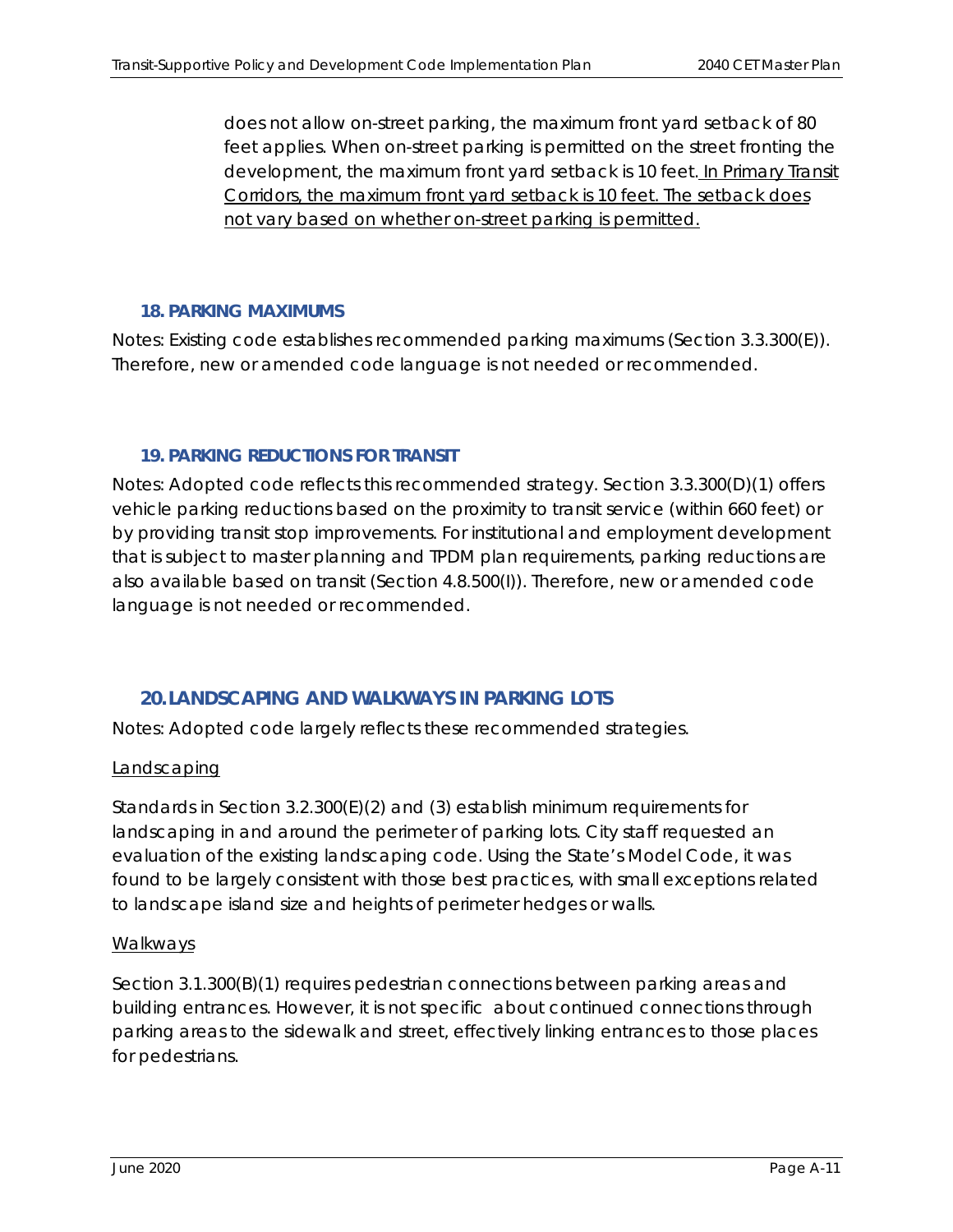#### **Guidance and model code language:**

#### Landscaping

To balance objectives for parking lots, including enhancing existing landscaping standards (e.g., having sufficient trees for shade) and avoiding significant reductions in a site's amount of buildable land, the following guidance is offered:

- **Consider increasing minimum parking lot landscaping island requirements.** Existing requirements in Section  $3.2.300(E)(2)$  are 4 feet by 4 feet; the State's Model Code calls for a minimum 48 square feet of area and minimum 6-foot length and width dimensions. These numbers can be used as a starting point for further discussion with the community and decisions makers.
- Consider adding height parameters to screening required between parking lots and the street (Section 3.2.300(E)(3)). The State's Model Code suggests a range of 3-feet to 4-feet high to serve both screening and visibility purposes. This added parameter could be applied citywide or just in Primary Transit Corridors according to what staff, the community, and decisions makers find appropriate.
- For trees in parking lot landscaping, existing code requires 1 tree per 8 parking spaces as well as trees in landscaping islands (Section 3.2.300(E)). Those requirements exceed the State's Model Code guidance. Therefore, additional or amended code language is not recommended.

#### Walkways

Consider adding requirements for walkways through parking lots of a minimum size (minimum number of parking spaces) that connect buildings to sidewalks and streets, including transit streets. The model language provided below could be modified as needed and added to either the multi-modal access and circulation provisions (Section 3.3.300(D)(2)) or parking lot design standards (Section 3.1.300(B)).

*Pedestrian Access. A walkway shall be provided through a parking area, connecting building entrances to adjacent sidewalks and streets, in parking lots that have more than 20 parking spaces.* 

*Where a walkway crosses a parking area or driveway, it shall be clearly marked with contrasting paving materials (e.g., pavers, light-color concrete inlay between asphalt, or similar contrast). The crossing may be part of a speed table to improve driver visibility of pedestrians. If crossings involve grade changes, the crossing shall include ADAaccessible ramps. Painted striping, thermo-plastic striping, and similar types of nonpermanent applications are discouraged, but may be approved for lower-volume crossings of 24 feet or less.*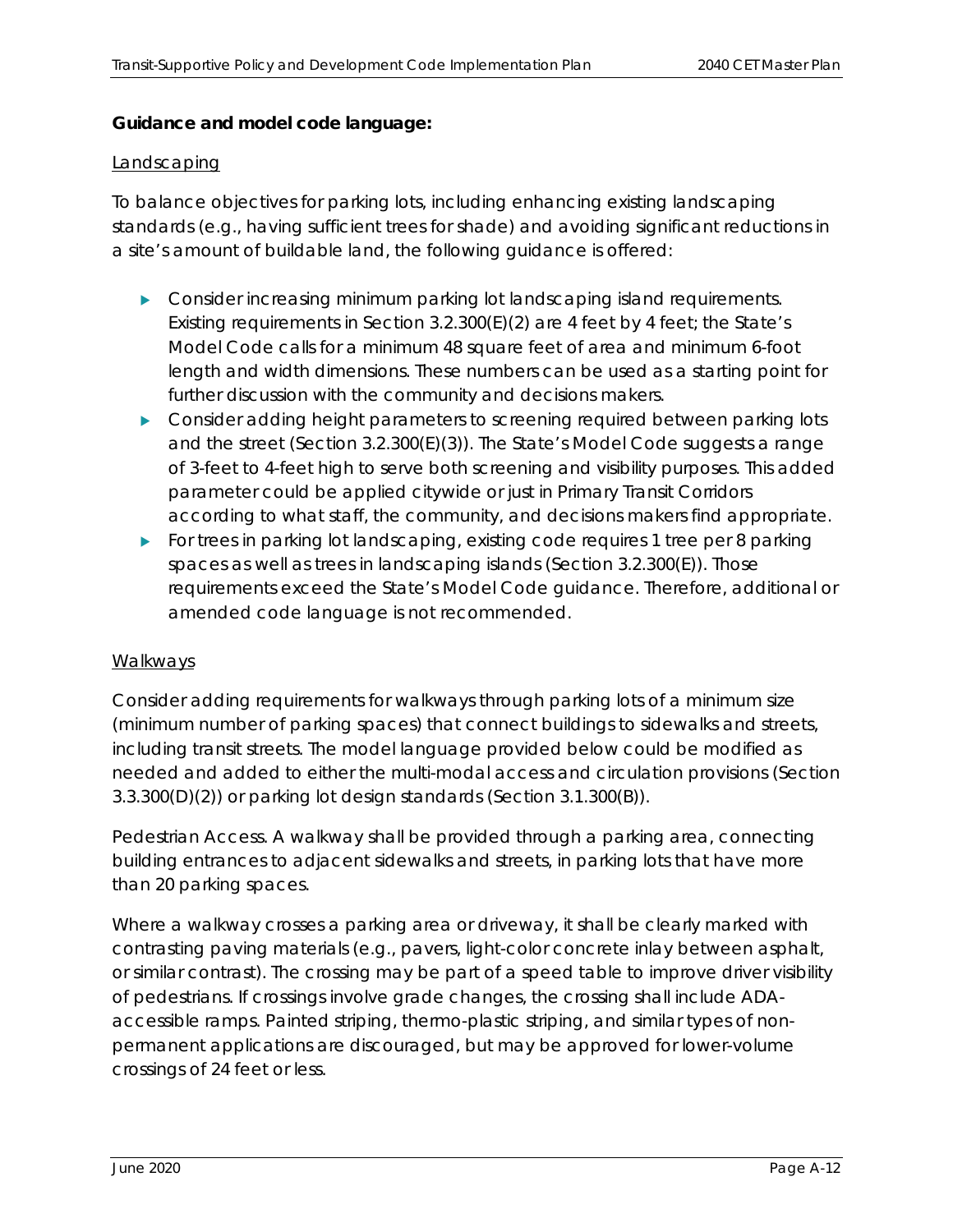#### **21.PREFERENTIAL PARKING FOR RIDESHARING**

Notes: Adopted code partially addresses this recommended code strategy. Submittal criteria for TPDM plans require that land for carpool/ vanpool/rideshare parking be shown on an institutional or employment master plan site plan (Section 4.8.500). Existing parking standards allow parking reductions for designating at least 10% of employee parking as carpool/vanpool parking and locating that parking closest to the building (Section 3.3.300(D)(1)(b)).

It is recommended – and the Oregon Transportation Planning Rule dictates – that where employee parking is provided, parking for carpool/vanpool and any other type of ridesharing be required to be preferentially located.

#### **Recommended code amendment:**

3.3.300 Vehicle Parking Standards for On-Site Requirements.

C. Parking Location and Shared Parking.

[…]

7. Parking areas that have designated employee parking and more than 20 vehicle parking spaces shall provide at least 10% of the employee parking spaces (minimum two spaces) as preferential carpool, vanpool, or other rideshare parking spaces. These preferential parking spaces shall be closer to the employee entrance of the building than other parking spaces, with the exception of ADA-accessible parking spaces.

Table 4.8.500 – Trip and Parking Reduction Measures

Project reserves a minimum of 10% of vehicle parking spaces with designated signage for carpool, vanpool and car share vehicles, with a minimum of one space required. The carpool, vanpool and car share parking spaces must be provided free of charge and located at the most desirable on site location closer to the employee entrance of the building than other parking spaces, with the exception of ADA-accessible parking spaces.

#### **22.TRANSIT-RELATED USES IN PARKING LOTS**

Notes: Adopted requirements partially reflect this recommended code strategy. Land for dedicated, planned, or existing transit facilities must be shown on an institutional or employment site plan, pursuant to TPDM submittal requirements in Section 4.8.500. For industrial, commercial, or office uses that are not part of a TPDM plan, parking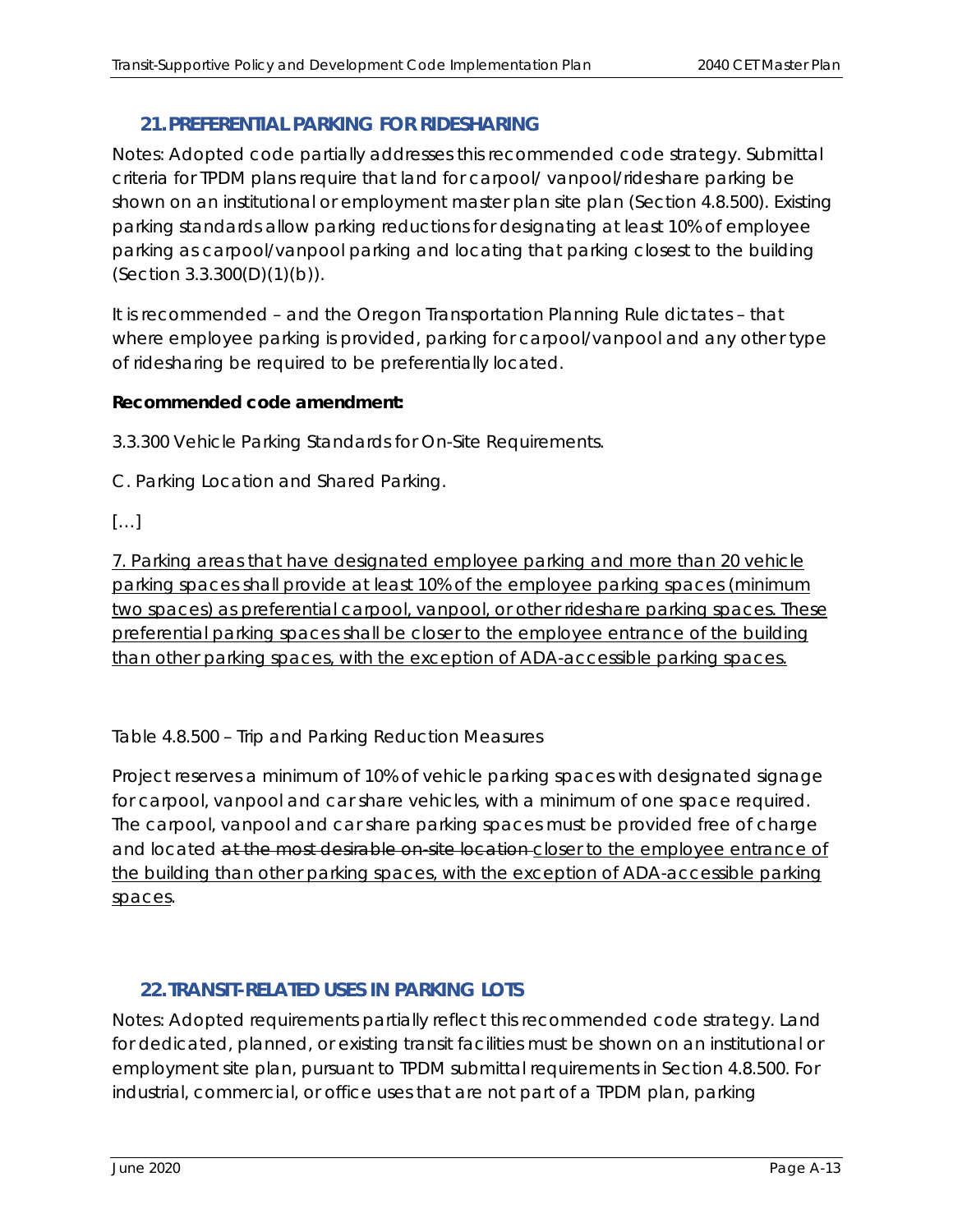reductions are available for development that provides a transit facility (e.g., bus stop) and related amenities, as approved by the transit service provider (Section  $3.3.300(D)(1)$ .

Similar to the model language below, the City should consider explicitly allowing transitrelated uses in parking areas by adding a new subsection in special parking standards (Section 3.3.300(D)). Note: Strategy #24 addresses definitions for terms such as "transitrelated uses."

#### **Model code language:**

*Transit-related uses such as transit stops, park-and-ride areas, and rideshare areas may be located in parking spaces and parking areas, provided minimum parking space requirements can still be met.* 

#### **23.BICYCLE PARKING**

Notes: Adopted code largely reflects this recommended strategy. In terms of minimum number of bicycle spaces required and bicycle parking design standards, existing requirements in Section 3.3.600 are generally consistent with the State's Model Code. There are opportunities to enhance bicycle parking requirements, related to this recommended strategy and consistent with the City's request to evaluate existing code. The guidance below addresses these opportunities, which can be further vetted amongst staff, community members, and decision makers.

#### **Guidance:**

The following guidance is offered in order to strengthen existing standards, consistent with the model code language provided further below. Other resources for bicycle parking guidance are also provided.

- Remove the exemption of bicycle parking requirements for uses with less than 10 vehicle spaces in Section 3.3.600.
- Add short-term (uncovered) to bicycle parking required for multi-family residential (e.g., 1 space/20 units) in Table 3.3.600.
- Add bicycle parking space requirements for transit centers and park-and-rides in Table 3.3.600.
- $\triangleright$  Specify distance from primary building entrance (e.g., 50 feet) for location of short-term (uncovered) bicycle parking
- Add requirements for signage indicating short-term parking location when not immediately visible from primary building entrance or transit stop.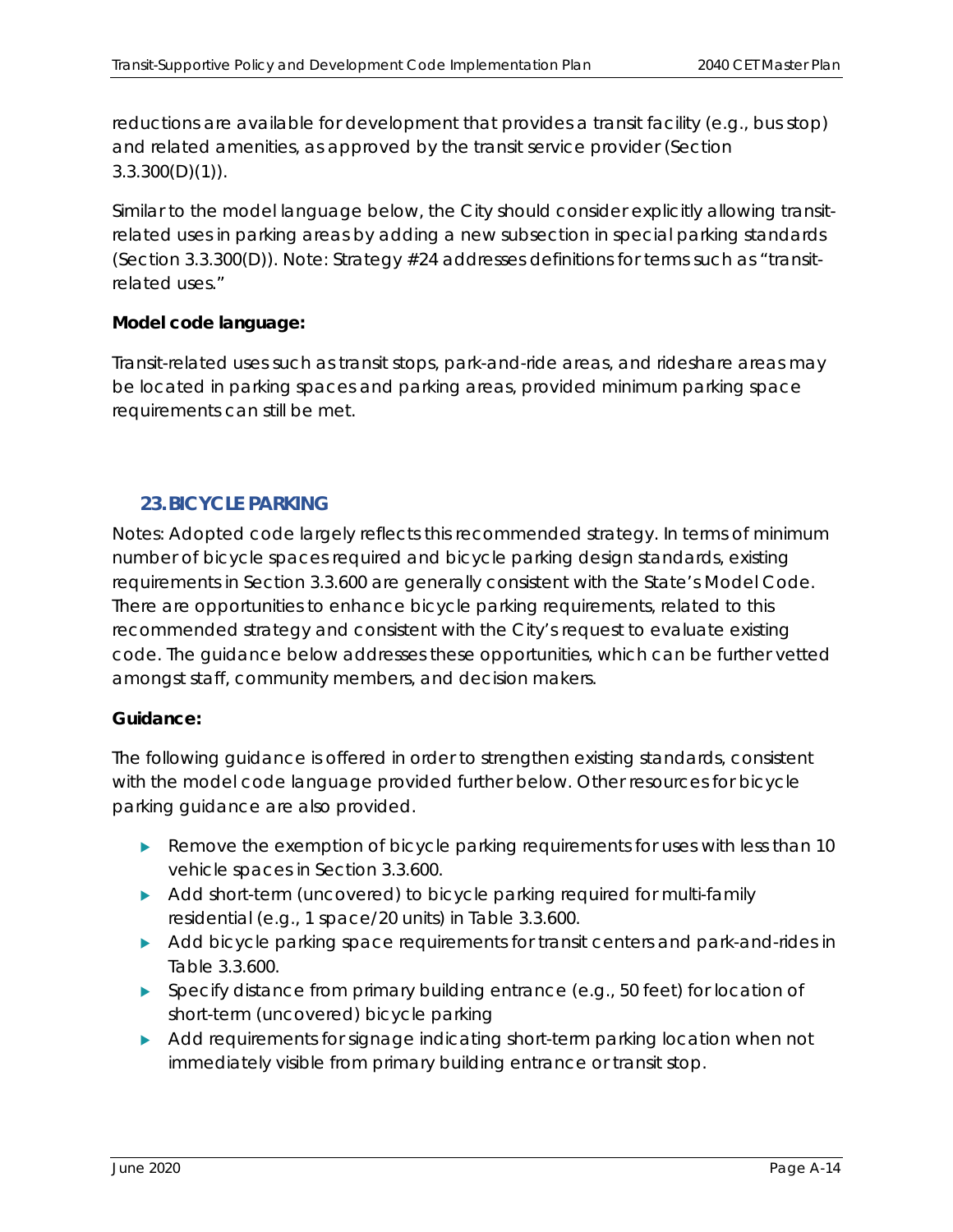- **Consult model language below for general guidance regarding the number of** bicycle parking spaces required and parking design standards, including differentiation between short-term and long-term parking.
- **Dumber 1** Other resources to refer to for bicycle parking guidance include the Oregon Department of Transportation (ODOT) Highway Design Manual, bicycle parking code in a similar-sized jurisdiction (e.g., City of Beaverton), and innovations in bicycle parking code recently adopted by the City of Portland.<sup>3</sup>

#### **Model code language:**

#### *Bicycle Parking*

*A. Standards. Bicycle parking spaces shall be provided with new development and where a change of use occurs, at a minimum, based on the standards in Table \_\_\_. Where an application is subject to Conditional Use Permit approval or the applicant has requested a reduction to a vehicle parking standard, consistent with Subsection \_\_\_, the [City decision body] may require bicycle parking spaces in addition to those in Table \_\_\_.* 

| $Table \_\_$                            | Long and Short Term           |                        |
|-----------------------------------------|-------------------------------|------------------------|
| Minimum Required Bicycle Parking Spaces |                               | <b>Bicycle Parking</b> |
|                                         |                               | (As % of Minimum       |
| Use                                     | Minimum Number of Spaces      | Required Bicycle       |
|                                         |                               | Parking Spaces)        |
| Multifamily Residential                 | 2 spaces per 4 dwelling units | 75% long term          |
| (required for 4 or more                 |                               | 25% short term         |
| dwelling units)                         |                               |                        |
| Commercial                              | 2 spaces per primary use or 1 | 25% long term          |
|                                         | per 5 vehicle spaces,         | 75% short term         |
|                                         | whichever is greater          |                        |

 $3$  Oregon Department of Transportation Highway Design Manual Appendix L: Bicycle and Pedestrian Design Guide: https://www.oregon.gov/odot/Engineering/Documents\_RoadwayEng/HDM\_L-Bike-Ped-Guide.pdf

Beaverton Development Code, Section 60.30:

https://www.beavertonoregon.gov/DocumentCenter/View/4970/Chapter-60---Special-Requirements?bidId=

Beaverton Engineering Design Manual, Section 340: https://www.beavertonoregon.gov/DocumentCenter/View/24670/2018-EDM-Chapter-3

Portland Title 33 Planning and Zoning, Section 33.266.200 and Section 33.266.210: https://www.portlandoregon.gov/bps/article/53320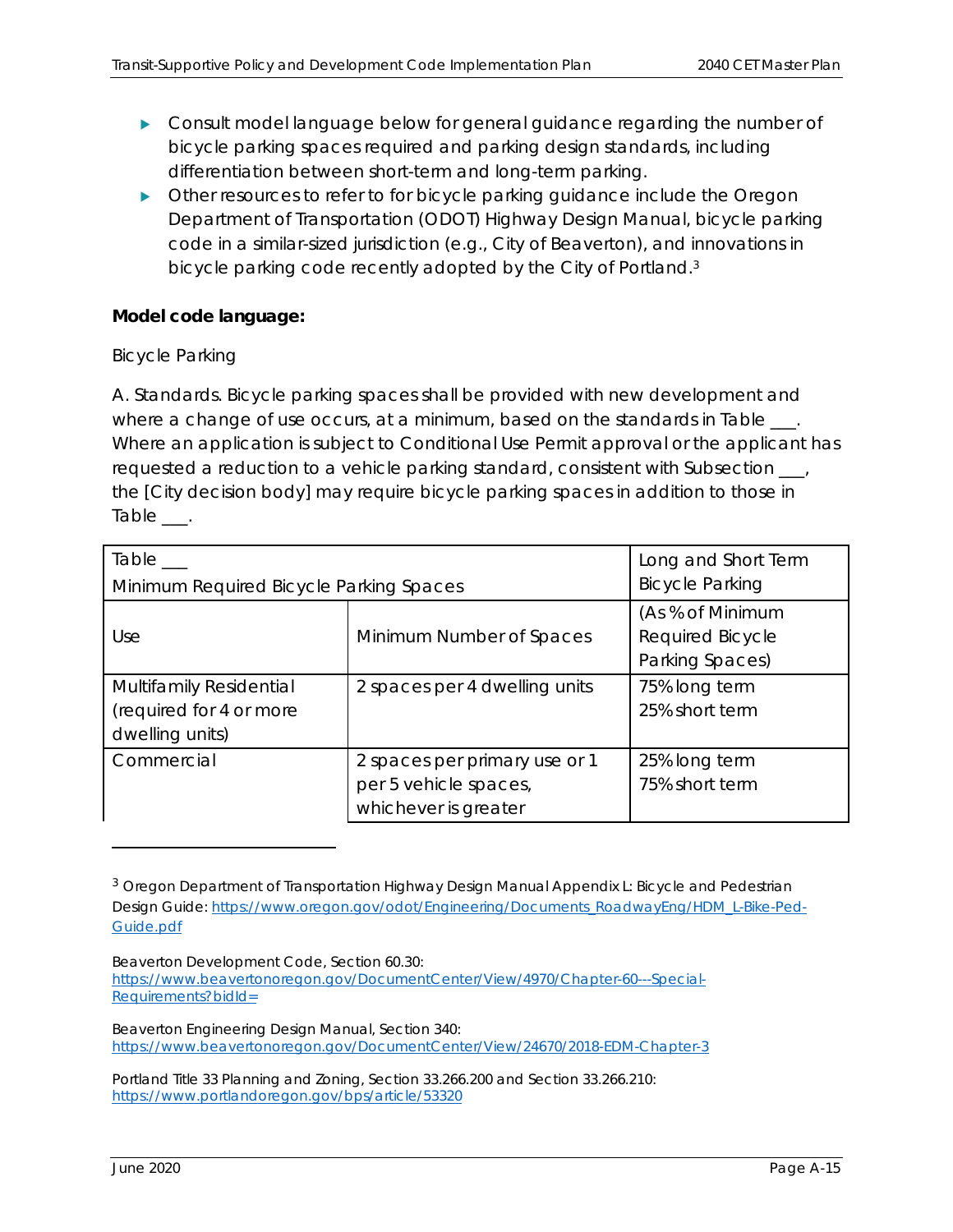| Table___                                      |                                                                                         | Long and Short Term                                     |
|-----------------------------------------------|-----------------------------------------------------------------------------------------|---------------------------------------------------------|
| Minimum Required Bicycle Parking Spaces       |                                                                                         | <b>Bicycle Parking</b>                                  |
| Use                                           | Minimum Number of Spaces                                                                | (As % of Minimum<br>Required Bicycle<br>Parking Spaces) |
| <b>Industrial</b>                             | 2 spaces per primary use or 1<br>per 10 vehicle spaces,<br>whichever is greater         | 25% long term<br>75% short term                         |
| <b>Schools</b><br>(all types)                 | 2 spaces per classroom                                                                  | 50% long term<br>50% short term                         |
| Institutional Uses and<br>Places of Worship   | 2 spaces per primary use or 1<br>per 10 vehicle spaces,<br>whichever is greater         | 50% long term<br>50% short term                         |
| Parks<br>(active recreation areas<br>only)    | 4 spaces                                                                                | 100% short term                                         |
| Transit Stops                                 | 2 spaces                                                                                | 100% short term                                         |
| <b>Transit Centers and Park-</b><br>and-Rides | 4 spaces or 1 per 10 vehicle<br>spaces, whichever is greater                            | 50% long term<br>50% short term                         |
| <b>Other Uses</b>                             | 2 bicycle spaces per primary<br>use or 1 per 10 vehicle spaces,<br>whichever is greater | 50% long term<br>50% short term                         |

#### *B. Design and Location.*

- 1. All bicycle parking shall be securely anchored to the ground or to a structure.
- *2. All bicycle parking shall be well-lighted [to specified lighting level].*
- *3. All bicycle parking shall be designed so that bicycles may be secured to them without undue inconvenience, including being accessible without removing another bicycle. [Bicycle parking spaces shall be at least six (6) feet long and two-and-one-half (2 ½) feet wide, and overhead clearance in covered spaces should be a minimum of seven (7) feet. A five (5) foot aisle for bicycle maneuvering should be provided and maintained beside or between each row/ rack of bicycle parking.]*
- *4. Bicycle parking racks shall accommodate locking the frame and both wheels using either a cable or U-shaped lock.*
- *5. Direct access from the bicycle parking area to the public right-of-way shall be*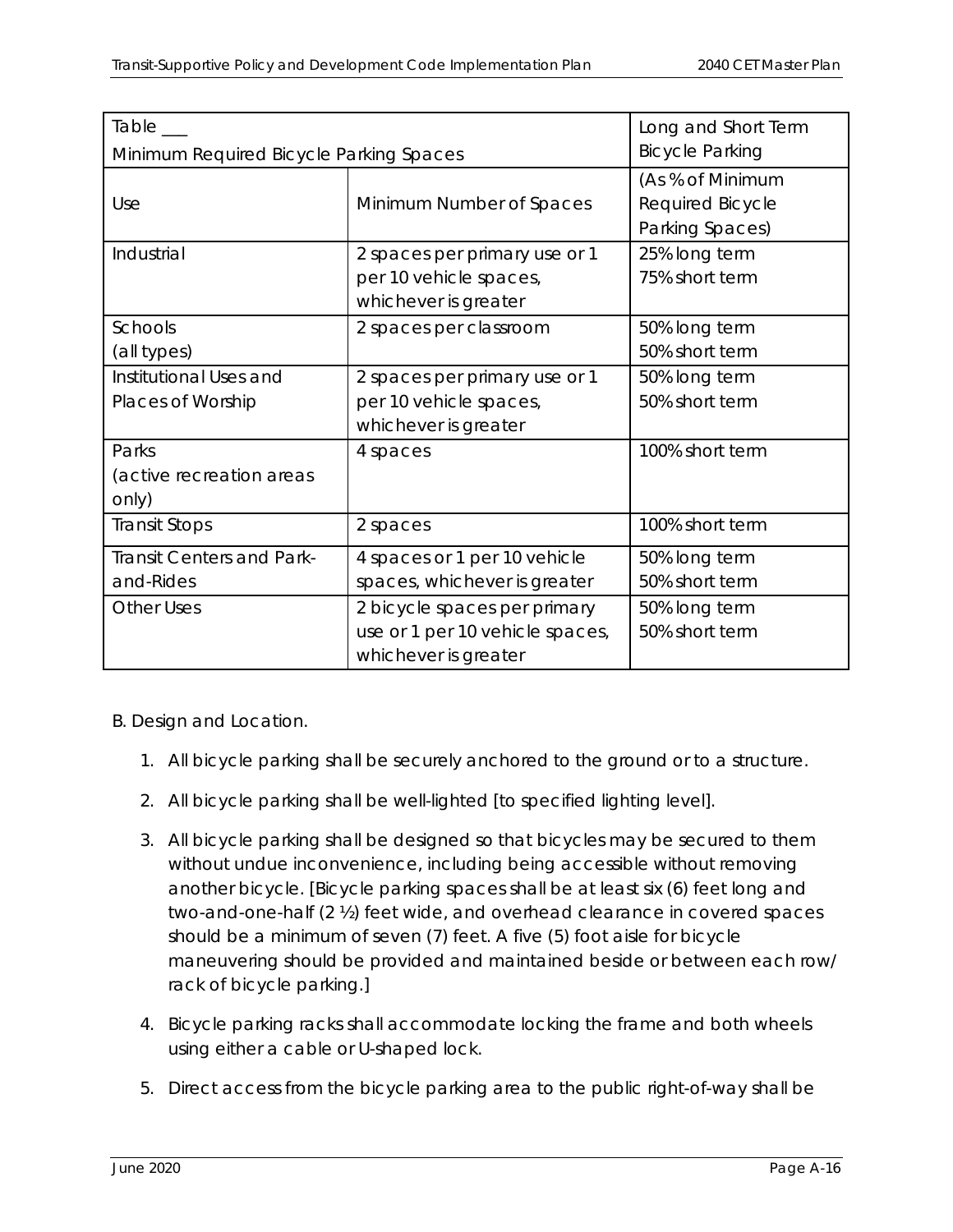*provided at-grade or by ramp access, and pedestrian access shall be provided from the bicycle parking area to the building entrance.* 

- *6. All bicycle parking should be integrated with other elements in the planter strip when in the public right-of-way.*
- *7. Short-term bicycle parking.* 
	- *a. Short-term bicycle parking shall consist of a stationary rack or other approved structure to which the bicycle can be locked securely.*
	- *b. If more than 10 short-term bicycle parking spaces are required, at least 50% of the spaces must be sheltered. Sheltered short-term parking consists of a minimum 7-foot overhead clearance and sufficient area to completely cover all bicycle parking and bicycles that are parked correctly.*
	- *c. Short-term bicycle parking shall be located within 50 feet of the main building entrance or one of several main entrances, and no further from an entrance than the closest automobile parking space.*
	- *d. Directional signs shall be provided to guide cyclists to short-term parking if it is not directly visible from building entrances or transit stops adjacent to the site. Instructional signs may be required if bicycle parking design is not a standard "staple" rack, such as for art racks.*
- *8. Long-term bicycle parking. Long-term bicycle parking shall consist of a lockable enclosure, a secure room in a building on-site, monitored parking, or another form of sheltered and secure parking.*

*C. Exemptions. This Section does not apply to single-family and duplex housing, home occupations, and agricultural uses. The [City decision-making body] may exempt other uses upon finding that, due to the nature of the use or its location, it is unlikely to have any patrons or employees arriving by bicycle.* 

*D. Hazards. Bicycle parking shall not impede or create a hazard to pedestrians or vehicles, and shall be located so as to not conflict with the vision clearance standards of Section [\_\_\_].* 

#### **24.DEFINITIONS**

Notes: Adopted code does not all define key transit-related terms included in recommended code amendment language or model code language. The City can modify the model language below and integrate it into its code definitions (Chapter 1.2) to the extent language recommended in this memorandum is considered for adoption and new terms need to be defined. Terms such as "transit stop